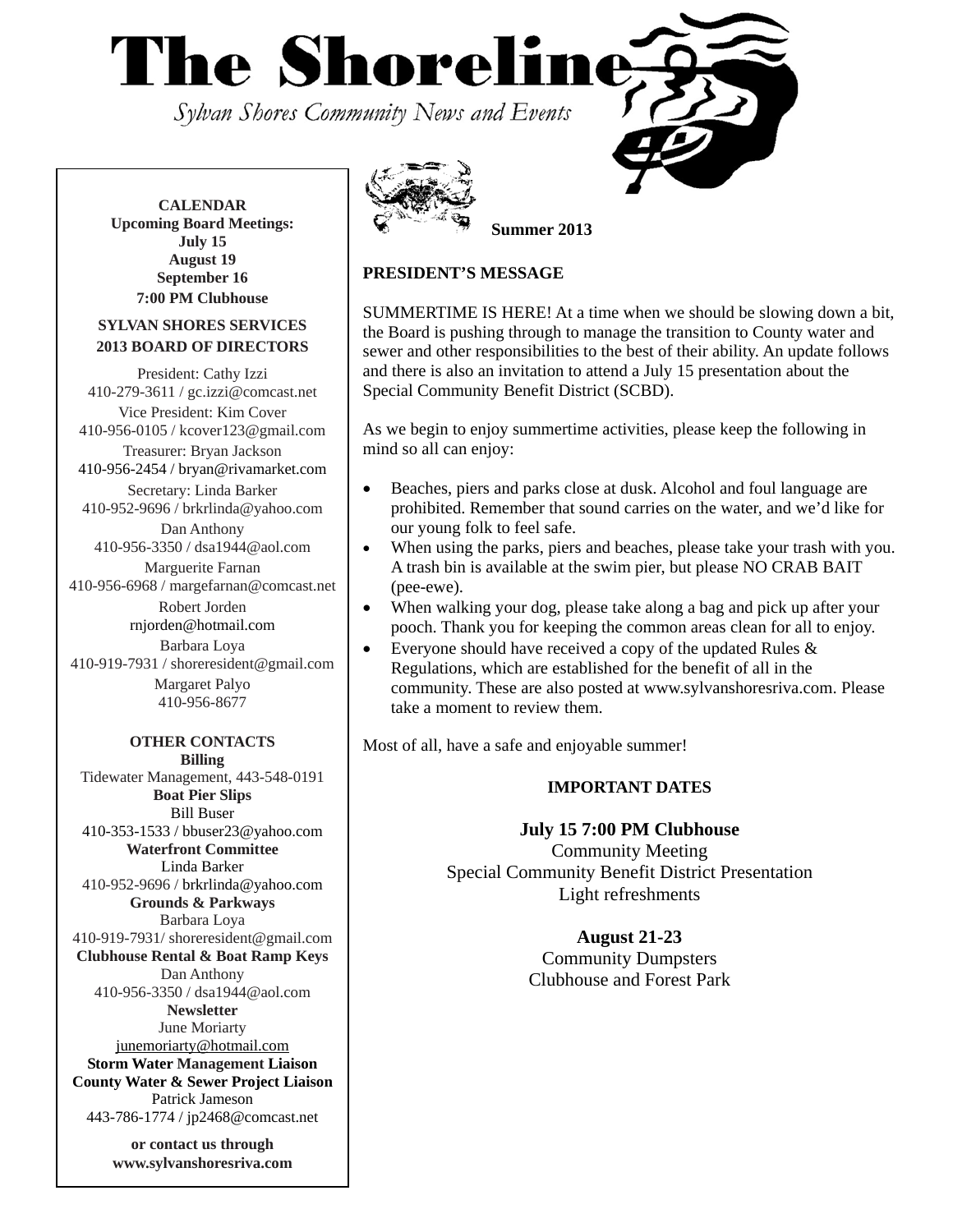#### **INVITATION Special Community Benefit District Presentation Monday, July 15 at 7:00 PM Clubhouse**

Please join the Board on Monday, July  $15<sup>th</sup>$  to learn more about Special Community Benefit Districts (SCBD) and why the Board has decided to take this approach for the benefit of the community. The Board has published articles and information in The Shoreline and on www.sylvanshoresriva.com in the last couple of years, and hosted a meeting with a county representative last year in our attempts to educate and inform the property owners in Sylvan Shores about SCBDs. The July 15<sup>th</sup> meeting is another opportunity for property owners to learn more.

During this meeting, we will present a draft sample petition stating the purposes of the district, a sample budget format, summary of the process, the responsibilities of property owners in the process, and discussion on the overall benefit.

As we have stated previously, the SCBD will assure that funding is available to take care of our community assets and expenses. The process is complicated and lengthy and has taken a fair amount of time and energy of the Board. It is a priority that has been set.

After the petition is approved by the County, property owners will receive the petition and will be asked to vote for or against the petition. When 51% approve the district, the ballots are validated and the County prepares legislation for consideration by the County Council and a public hearing is advertised. The public hearing is held and all owners will have the opportunity to share views with the Council, after which the Council will vote on the legislation. If approved, the district is officially established. The budget process will likely run concurrently with this process. Property owners will have the opportunity to review the budget and offer their recommendations to the Board, which will then submit the budget to the County for approval to be included in the County's next budget cycle.

Light refreshments will be available at the meeting. We hope you can join us on Monday, July  $15<sup>th</sup>$ , 7:00 PM, at the Clubhouse.

## **PROPOSED COMMUNITY ENHANCEMENTS**

While we await the completion of the County water/sewer project and begin the storm water management project, the Board will be considering a number of projects to enhance the community. These include restoring and enhancing the entrances at Hillcrest and Forest; amenities at the Forest waterfront park; park development of the old ball field area; and enhancements to Central Park on the South River. Beach and creek front areas are being considered for forest

conservation where funding is available through reforestation grants. Decisions are yet to be made, and we welcome your ideas. Some design options were presented at the December stockholders meeting and are available for viewing at any of the Board meetings. Keep in mind that they are just a guide for options; priority and funding will dictate the scale of any enhancements. Funding for such projects will be considered through conservation grants or available project monies. More information will be made available.

## **WHAT CAN WE DO TO ENHANCE OUR COMMUNITY?**

- Take notice of your own private property: Does the grass need to be mowed? Trees or bushes trimmed back? Leaves removed or mulched in garden and flower beds? Take special notice of trees or bushes that block signs or views of traffic, or extend into the street.
- Remove any personal property stored on your neighbor's or community property. That includes construction or work materials, cars, boats, trailers.
- Take advantage of Dumpster Days and get rid of that stuff! This year's dumpsters will be here August 21- 23 (more info on page 3).
- Volunteer for clean-up days. Or if there is a project for community property you'd like to tackle, let the Board know of your intention and plans.
- Volunteer to research grants that might be available for community projects.
- Do you lead a Boy Scout or Girl Scout troop that is looking for a community project? I'm sure we can come up with something: build a picnic table, spruce up the playground, etc.
- Plan a community event.

# **NO DUMPING!**

Please refrain from dumping yard and other debris in the Parkways and on other common areas. The mowing contract does not include removal of these items. This adds to the cost of maintenance which is passed along to the homeowners. Persons known to be dumping may expect an invoice for removal of the debris.

Take advantage of the County bulk and yard waste pickup every Thursday morning.

# **KEEP OUR NEIGHBORHOOD SAFE**

In recent news, we learned of a violent incident along Riva Road where a cat was shot with an arrow. We have experienced a broken window in the Clubhouse and raucous activity on the playground by our older youth. If you see any suspicious or destructive activity by anyone, please call 911. Parents please explain to your children the inappropriateness of such destruction.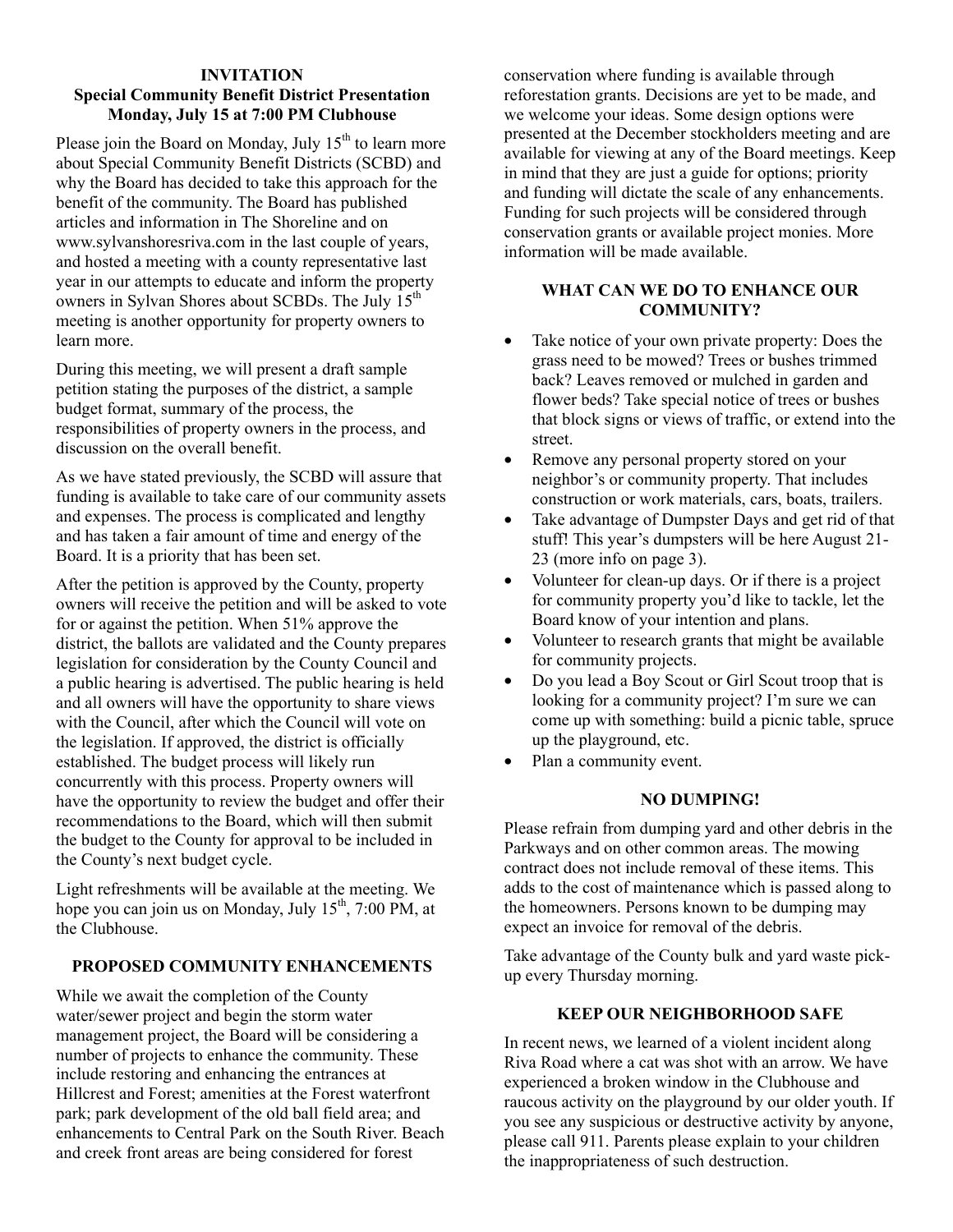# **COUNTY WATER & SEWER PROJECT**

As of this writing, the W&S project continues. At this time, a redesign was needed for the Cove Road area. We are hoping that as soon as that area is complete, paving can begin. We are coming up on a year and the project is still ahead of schedule. Thank you for your patience.

Any questions regarding the construction should be addressed to Jim Higgins, inspector, jhiggins@dewberry.com or 443-988-8560, or Steve Schummer, contractor, 410-320-5484 or schummer@aol.com.

Finance and billing questions for the W&S construction and usage should be addressed to Leslie Campbell at 410-222-7519 or lcampbell@aacounty.org. County documents regarding financing are also available at sylvanshoresriva.com.

# **DO YOU HAVE QUESTIONS ABOUT YOUR COUNTY WATER BILL?**

Some residents have received their first water bill from the county, most have not. If you have any questions about your county water bill, please contact Gail Rash at Anne Arundel County Public Works, pwrash23@aacounty.org.

# **MOSQUITO CONTROL**

The community has enrolled in the Maryland Department of Agriculture adult mosquito surveillance and control program. This year our community's assigned night of the week for adult mosquito control services is **Sunday** through September. Spraying will occur anytime during the hours of 7:30 PM and 2:00 AM. Please note that spraying will not necessarily occur at the same time every week. Please refer to the Operating Procedures and Exemption Request information on the Document Center at www.sylvanshoresriva.com for more information.

# **TIPS TO RID**

## **Your Community of Mosquito Breeding Sites**  source: mda.maryland.gov

- Clean rain gutters to allow water to flow freely.
- Remove old tires or drill drainage holes in tires used for playground equipment.
- Store plastic wading pools inside or turn them upside down when not in use.
- Turn over or remove clay pots and plastic containers.
- Dispose of all empty beverage containers, plastic wrappers, discarded toys, etc.
- Check for trapped water in plastic or canvas tarps used to cover boats, pools, etc. Arrange the tarp to drain the water.
- Pump out bilges in boats. Turn canoes and small boats upside down for storage.
- Replace water in bird baths at least twice a week.
- Remove pet food and water dishes that are not being used.
- Don't leave garbage can lids lying upside down. Be sure water does not collect in the bottom of garbage cans.
- Flush water in the bottom of plant holders twice a week.
- Fix dripping outside water faucets.
- Turn wheelbarrows upside down when stored outside.
- Check around construction sites or do-it-yourself improvements to ensure that proper backfilling and grading prevent drainage problems.
- Check ornamental ponds, tree holes and waterholding low areas for mosquito larvae. Call the nearest Mosquito Control if you find, or suspect, mosquito larvae are present.

# *SLOW DOWN!*



Although the condition of our roads may slow us down, for some it's not enough. With school out, our neighborhood children will be out and

about in full force on bikes and on foot. Please go slow and use caution especially around turns and curves. Our narrow roads dictate a much slower speed than posted.

## **SWIMMING ALERTS**

A.A. County Health Department advises *that after a rainfall, AA County beaches are under a no swimming/no direct water contact advisory for 48 hours due to predicted elevated bacteria levels from rainwater runoff and increased health risks.* For more information about the water quality in the South River, visit www.southriverfederation.net. Download the Swim Guide, an online tool and smartphone app to display local bacteria monitoring data including the South River.

## **SUMMER SPRUCE-UP**

With all the construction work going on, it's difficult to keep our yards and common areas tidy. While our mowing contractors cut the grass in the common areas once a week, they only rake and mulch once a year. Trimming shrubs, weeding the garden out front, picking up accumulated leaves and trash and refreshing the plantings in pots is an on-going chore all summer. If you see an area where you'd like to help, we welcome your assistance, but please get prior approval from SSSC if there will be any expense involved (see contact info in The Shoreline).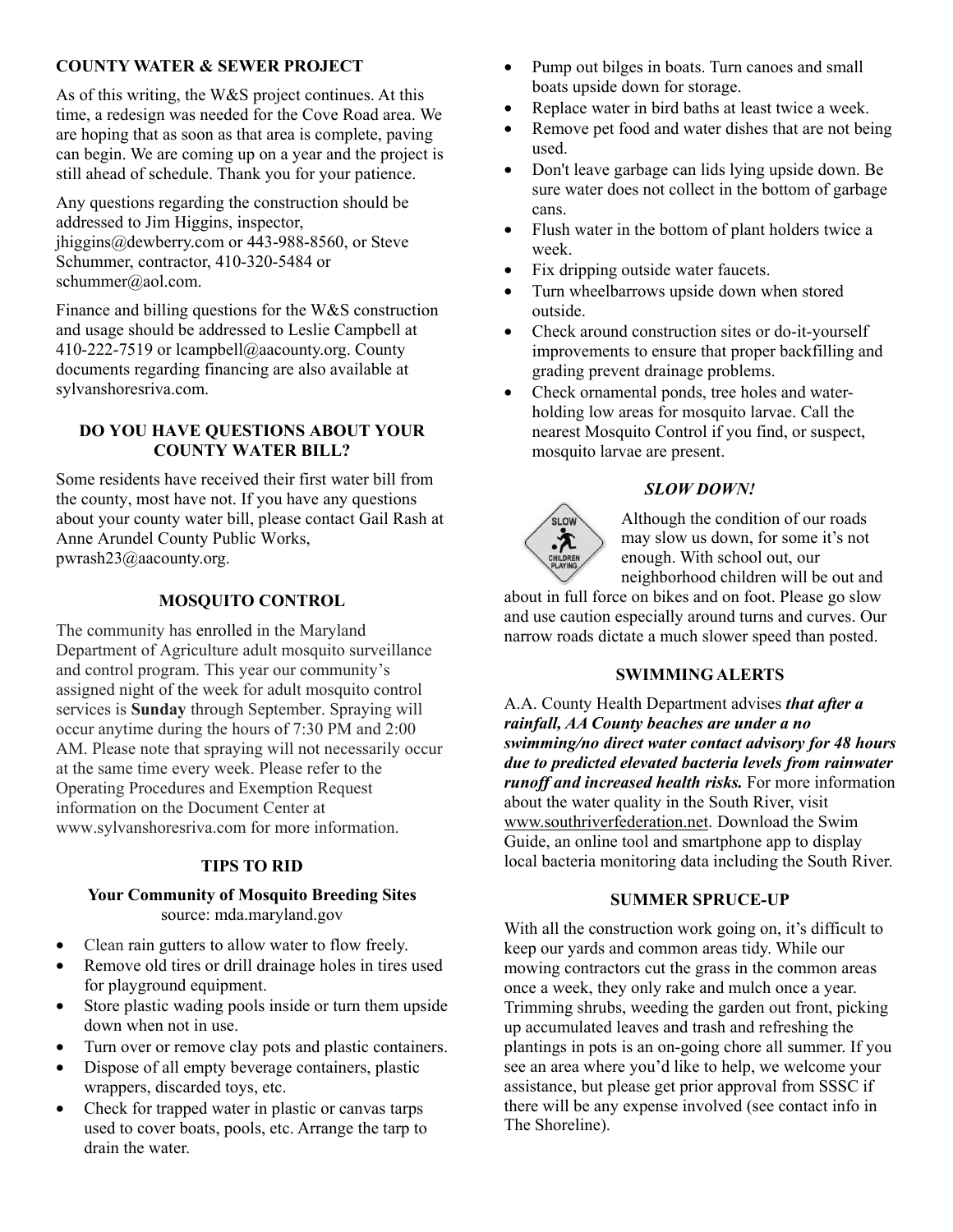# **DUMPSTERS – AUGUST 21 – 23**



The County will place dumpsters at the Clubhouse parking lot and in the park area on the Forest side from August 21 to 23. The dumpsters will be delivered by **noon on Wednesday August 21 and picked up** 

**by 8 AM on Friday August 23**. The following items should not be disposed of in the dumpsters per Anne Arundel County Department of Public Works: junk automobiles, trailers, gas and propane tanks, tree trunks, oil drums or tanks, liquids, hazardous waste, boats, tires, logs, paint and refrigerators or air conditioners. If residents violate and dispose of these items into the dumpsters, we could potentially lose our Dumpster Day privilege going forward.

# **UPDATE ON CANOE & KAYAK RACK REPAIR**

After many delays, we are moving ahead with the repair and expansion of the South River rack AND A NEW RACK at Forest Park! We still have not heard from the owner of the blue canoe in the South River rack, so if no one speaks up, we will assume the owner left the community and the canoe has been abandoned. We anticipate construction over one weekend in August, and will contact all vessel owners at least two weeks in advance to remove their vessels during construction.

## **CALLING ALL RESIDENT CONTRACTORS**

We often have small to medium jobs here in the community and would love to know of residents that are licensed contractors (construction, electricians, plumbers, painters, etc.) whom we might hire for jobs or who may want to volunteer their time. Please contact Linda Barker (secretary).

# **WHAT WILL I FIND AT WWW.SYLVANSHORESRIVA.COM?**

The SSSC web site, hosted and maintained by Tidewater, may not be the epitome of design and content, but it serves as a very basic useful tool to provide residents and prospective buyers with important information about us.

Log on and you can find information including a brief overview of Sylvan Shores; a calendar of events; a Document Center containing our By-laws, Rules & Regs, current and past issues of The Shoreline, a review of the Special Community Benefit District; and names of Board members and how to contact them,

The Document Center also provides current owners and prospective buyers the County's summary and

description of the charges to be assessed for the water/sewer project for the Main and Forest sides. Two County documents explain construction costs, connection charges, terms of financing, and usage billing.

You can use the "Contact Us" tab to email questions, comments or concerns to the Board.

#### **ANNE ARUNDEL COUNTY ZONING**

(From SSSC R&Rs 3/18/13)

#### *WHAT IS A ZONING VIOLATION?*

- Untagged vehicles or vehicles with expired tags on private or community property. There are many charities that will accept and tow donated vehicles from your property and provide tax donation receipts. Search the County web site using the key words "vehicle donations."
- Commercial trucks/trailers over  $\frac{3}{4}$  ton on streets.
- Junk and debris piled on property.
- Furniture, appliances, construction materials tanks, pipes, tires, etc., strewn about the property. Bulk pick-up can be scheduled for salvage furniture or household items by calling 410-222-6108 and is free of charge.
- Businesses operating, without zoning approval, in or on residential properties, i.e., vehicle restoration and repair.
- Using a single family dwelling as a multi-family dwelling without zoning approval.
- Illegal signage.

#### *HOW DO I FILE A ZONING COMPLAINT?*

- Complete the complaint form on the A.A. County web site, Department of Inspections and Permits: www.acounty.org/IP/ZoningEnforcement/index.cfm.
- Or call the Department of Inspections & Permits at 410-222-7446.

#### **NEEDED – 55 GALLON DRUM**

We need a new 55-gallon drum to serve as a trash can at the South River fishing/crabbing pier. Do you have one to donate or sell? Contact Linda Barker (Secretary)

# **RENTAL FOR NAVAL ACADEMY GRADUATION 2014**

New Jersey family looking to rent your Riva home for our son's Naval Academy graduation next year (week of May 17-24, 2014). We seek a 2 or 3 bedroom home. We're looking for a rental somewhere between \$1,000- \$1,400. Please contact Georgetta Walsh at georgettaluke@optonline.net or call (201) 475-8155.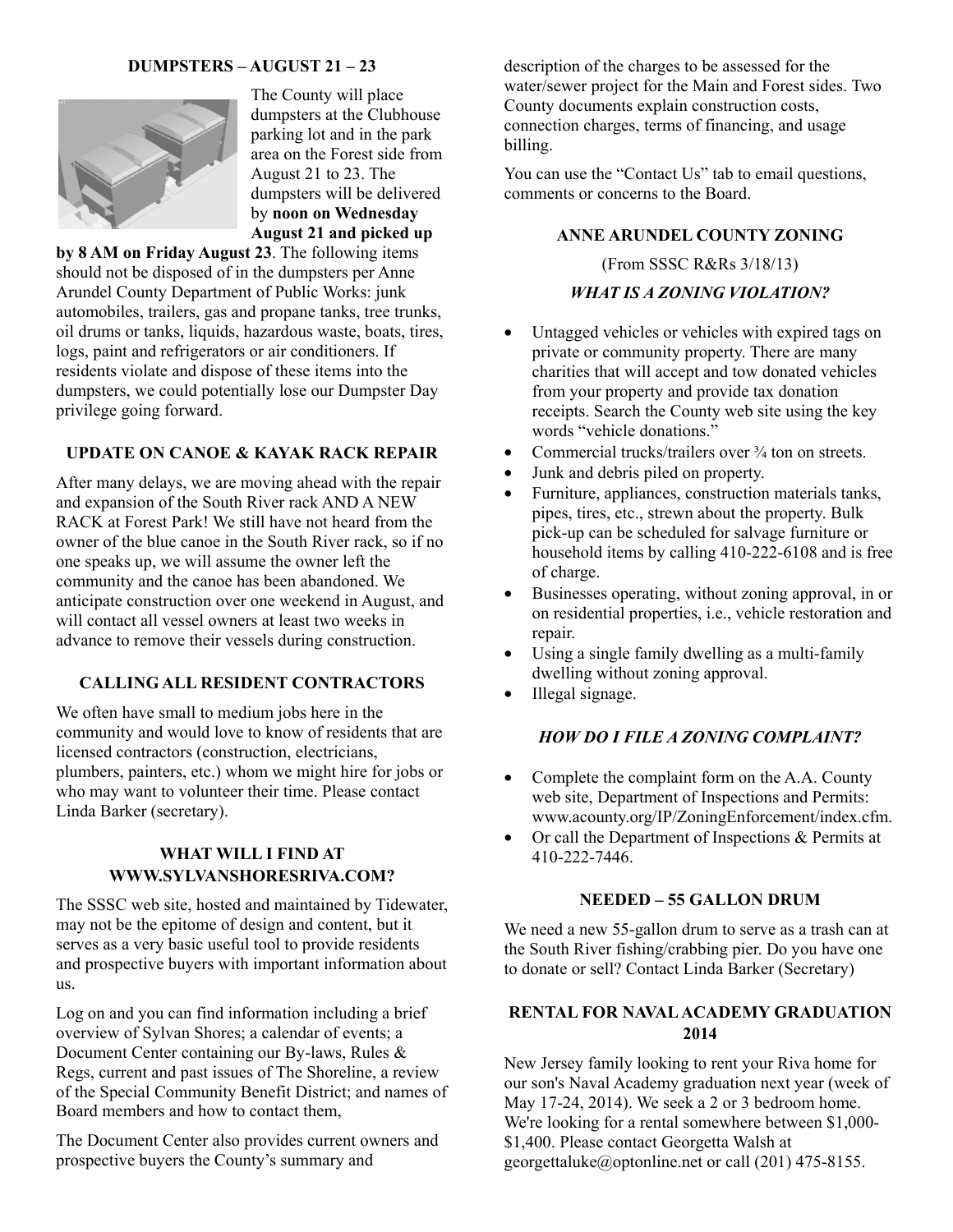# **Got Junk? Get ready for DUMPSTER DAYS In Sylvan Shores August 21 – 23 Clubhouse & Forest Park**

Dumpsters will be placed by noon on Wednesday, August 21 and picked up by 8:00 a.m. on Thursday, August 23, or earlier if full.

Do not leave junk outside of dumpsters. All items must fit within the dumpster frame. Please comply so we can continue to have this service.

> Volunteers are need to monitor the dumpsters. Please contact Barbara Loya, shoreresident@gmail.com

# Everything, **EXCEPT**:

- junk automobiles/trailers
- gas and propane tanks
- tree trunks/logs
- oil drums or tanks
- liquids
- hazardous waste (use these drop-off locations)
	- **7/27/13 Millersville Landfill**, 389 Burns Crossing Road; Severn, MD 21144
	- **9/14/13 Southern Recycling Center**, 5400 Nutwell Sudley Road; Deale, MD 20751
- boats
- tires
- paint
- refrigerators
- air conditioners